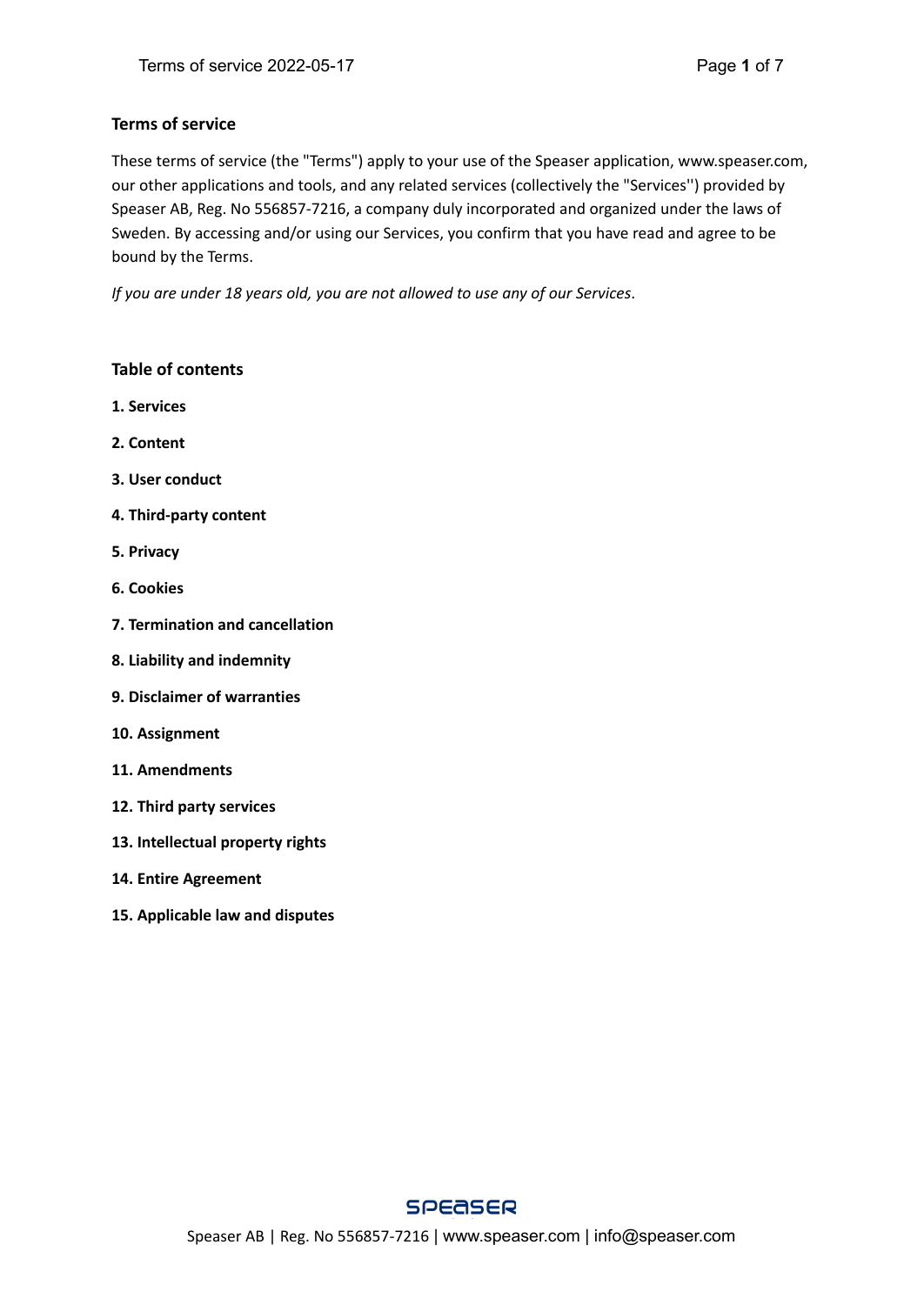#### **1. Services**

Speaser's website and mobile applications are services for sport- and betting interested people.

The application allows you to compete with other users in different sports and to participate in competitions.

Speaser grants to you, provided that your use is in accordance with these Terms, a non-exclusive, non-transferable, non-sublicensable, and limited right to access and use our Services for your own private purposes only.

# **2. Content**

When you use or interact with our Services and the other users of the Services you may choose to send, upload, communicate, transmit, or otherwise make available content, such as pictures, video, text, sound, information or any other content (jointly "Content"), to us and/or other users of the Services. However, you agree that the Content you send, upload, communicate, transmit or otherwise make available:

• is true and does not constitute Content that is false or misleading;

• does not constitute any information likely to be deemed threatening, disparaging, defamatory, pornographic, racially or ethnically offensive, discriminatory, insulting, slanderous or otherwise illegal or inappropriate;

• does not constitute an infringement of the intellectual property rights (including copyright), publicity or privacy rights of any third party or otherwise violate such third party's rights;

• does not constitute information that you are not legally entitled to distribute (such as insider information or confidential information);

• does not contain any unsolicited or unauthorised advertising, promotional material, "junk mail", "spam", "chain letters", "pyramid schemes" or any other form of solicitation; and

• does not contain software virus or any other technology that may harm the Services, or the interests or property of our Services or the other users of the Services.

Speaser appreciates the opportunity to be notified of any objectionable or unauthorized use of Content, and users, rights holders and licensees are invited to inform Speaser of any potential violations by sending an email to us at support@speaser.com.

Speaser hereby reserves the right in its absolute discretion to remove any Content from the Services, but is not required to do so. Speaser does not review Content and is therefore not responsible for any third-party content or Content provided by you or information contained therein, made available or otherwise used in connection with the Services, and is not responsible for the deletion or loss of any Content.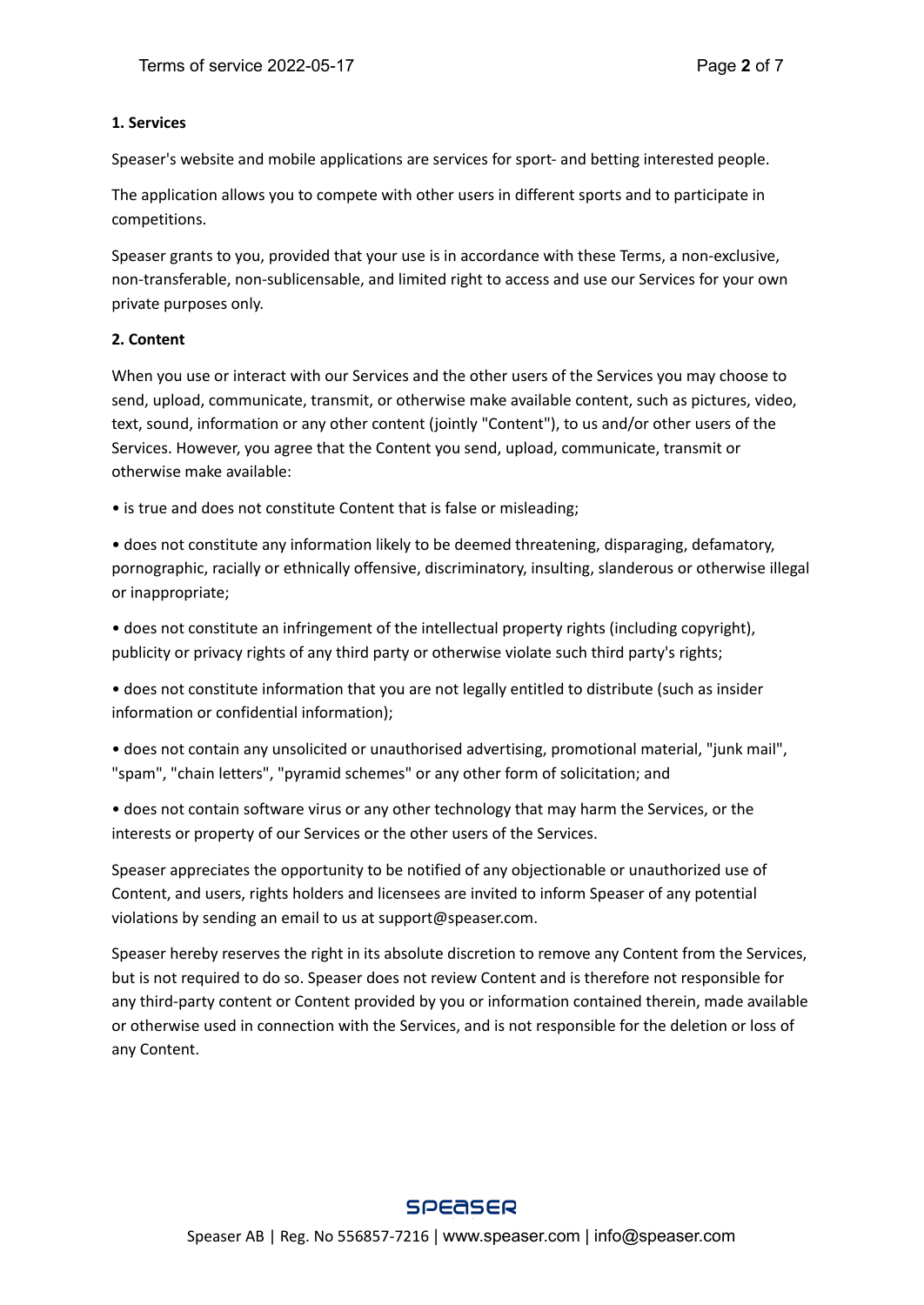In the event the Content you send, upload, communicate, transmit or otherwise make available gives rise to any intellectual or industrial property right (such as copyright), you thereby grant to Speaser an unlimited, non-exclusive, irrevocable, worldwide, perpetual, royalty-free, fully sublicensable and fully transferable right to use, copy, reproduce, change, modify, translate, transfer, make publicly available and/or perform such Content in relation to our Services. To the fullest extent permitted under applicable law, you waive your moral right to and/or in the Content.

You acknowledge and agree that we may share Content with our partners and/or with companies that we cooperate with. We will only share Content for the following purposes: to improve the Services, to improve your user experience and to provide added value to your use of our Services.

#### **3. User conduct**

You may only use the Services if:

• you are eighteen (18) years of age or above;

• you agree to use the Services solely for your own private purposes only and not for any commercial use, such as marketing or sale of goods or services;

• you agree that you will only send, upload, communicate, transmit or otherwise make available Content that you own or otherwise are permitted to make available in the Services;

• you agree that you will not use another person or entity's name or e-mail address when you use our Services;

• you agree not to "harvest", "scrape" or collect any personal data (such as user name and email address) regarding other users of our Services without their explicit consent;

• you agree not to decompile, disassemble or reverse engineer the Services or circumvent, deactivate or otherwise interfere with any technological measure or security-related feature of the Services; and

• you agree not to remove or amend any copyright or other proprietary notices.

If you create a user account, you agree that you will only create one account per platform, provide your full name and a valid email address through which we will be able to contact you as well as any other step required in order to sign up for an account; you agree to keep your login details to your user account secure, which includes but is not limited to not disclosing your login details to anyone else or allowing someone else to use your login details or account; and you accept full responsibility for the activities carried out by the use of your account.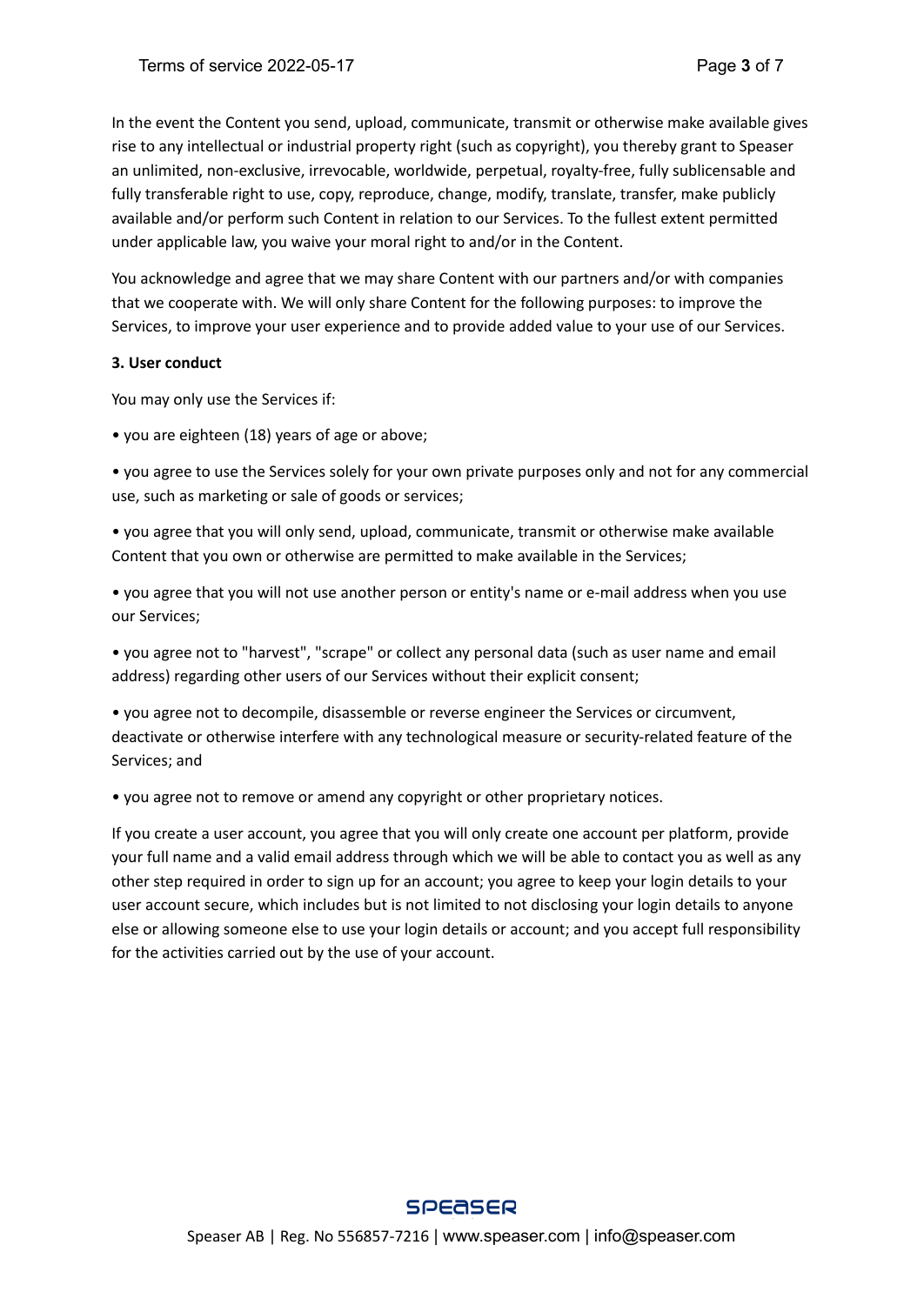#### **4. Third-party content**

In the Services we display and provide links to companies that we cooperate with ("third-party Content"). This third-party Content may be part of, or accessible through, the Services. We are however not responsible for accuracy or opinions expressed in such third-party content, and any such third-party websites are not investigated, monitored or checked for accuracy or completeness by us. We are not responsible, and assume no liability, for any mistakes, misstatements of law, defamation, omissions, falsehood, obscenity, pornography or profanity in the statements, opinions, representations or any other form of such third-party content. You understand that the information and opinions in the third-party content represent solely the thoughts of the author and is not endorsed by us, nor does it necessarily reflect our beliefs. You therefore release Speaser from any actions, demands, suits or other claims resulting from or arising out of or in connection with such third-party content.

These Terms only give you a limited, non-exclusive, and revocable license to use the Site and the Application to the extent necessary to access the Services. Under no circumstance shall these Terms be interpreted in a manner which gives you a license to copy, modify, reproduce, publicly perform, or engage in any conduct (other than use) which, without a license, would constitute infringement upon the intellectual property rights of a third party.

#### **5. Privacy**

When you sign up for an account you provide personal details to us that consist of personal data under applicable data protection legislation. Speaser is acting as the party responsible for processing your personal data, namely as personal data collector. In order for you to be able to use any of our Services, we must process some of your personal data and by accepting these Terms you agree to the processing and use of your personal data in accordance with those Terms and our Privacy Policy, which is added to those Terms as appendix 1.

In addition, by using any of our Services you also agree that our Services are allowed to interact with any third-party (such as other social network sites), you also give us permission to use information about you which such third-party shares with us. You are advised to review third-party terms and conditions carefully in order to be able to assess what information and personal data they might share with us.

# **6. Cookies**

When you visit or interact with our Services, Speaser or our authorized services providers use cookies to store certain types of information for each time you visit or interact with our Services. By accepting these Terms you agree to Speaser using cookies in accordance with our Privacy Policy, which is added to those Terms as appendix 1.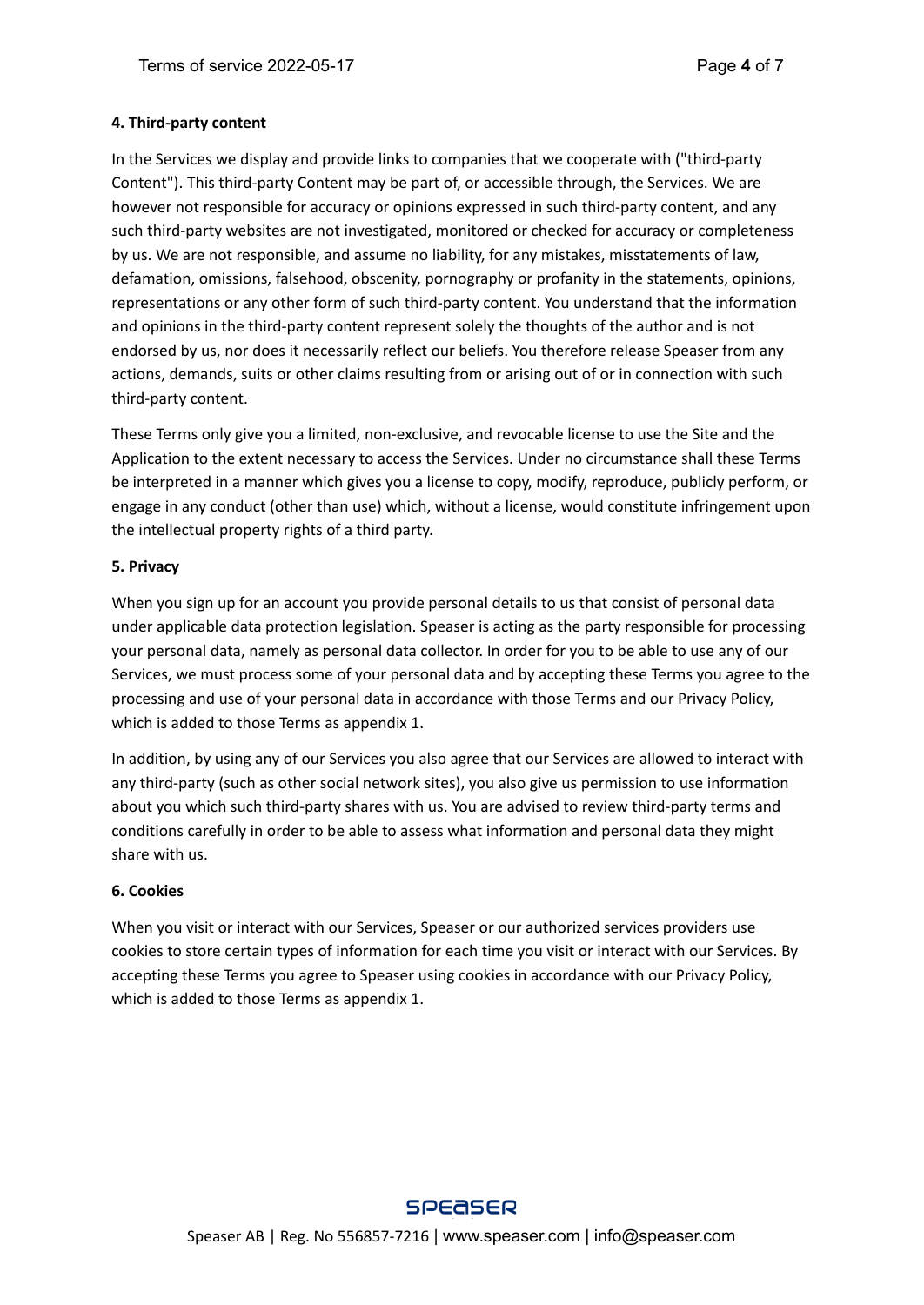# **7. Termination and cancellation**

You may terminate your account and use of the Services at any time. You agree that Speaser may terminate your account and use of the Services if you breach these Terms. We may cancel unconfirmed accounts and we will cancel accounts that have been inactive for more than twentyfour (24) months.

You hereby acknowledge that if either we or you terminate or cancel your account, all your Content will be deleted.

#### **8. Liability and indemnity**

Under no circumstances shall Speaser's aggregate liability in connection with the Services or otherwise under these Terms exceed an amount SEK 100 (or the equivalent amount in your local currency). Speaser, including its partners, affiliates, contractors, officers, directors, employees, and agents, shall not be liable for any loss of profit, loss of data or any other indirect damages in connection with the Services or otherwise under these Terms.

You agree to indemnify and hold Speaser, its partners, affiliates, contractors, officers, directors, employees and agents harmless from and against any and all claims, losses, liabilities, expenses and damages related to your breach of these Terms. As a consumer you have special rights under mandatory consumer laws and regulations. We do not intend to limit or alter such rights under these Terms. Further we do not intend to impose a greater responsibility on you than you have under mandatory consumer laws and regulations.

#### **9. Disclaimer of warranties**

You agree that the Services are used at your own risk.

The Services are provided "as is" and Speaser disclaims any and all warranties, whether express or implied, relating to the Services, including but not limited to, accuracy, reliability, non-infringement or uninterrupted operation or access.

You acknowledge and agree that the betting function which is provided by Speaser is for entertaining purposes only and that the coins which Speaser provides you with can not be exchanged to real money.

You also acknowledge and agree that Speaser can not and will not in any way be held responsible for any wins or losses if you participate in a "Speaser betting challenge", and that the betting challenge is strictly between the participants of the challenge, and that Speaser is not in any way a part of the challenge.

Furthermore, you agree that if you and the participants agree of any sort of price whatsoever for the winner of the challenge that this agreement is strictly between the participants and that you will not involve Speaser in any way.

You also agree that you will not in any way involve Speaser in any discussion or dispute whatsoever between the participants of a challenge or anything else related to the challenge, including but not limited to any sort of agreement, collection of any prices or any lawsuits between the participants of the challenge.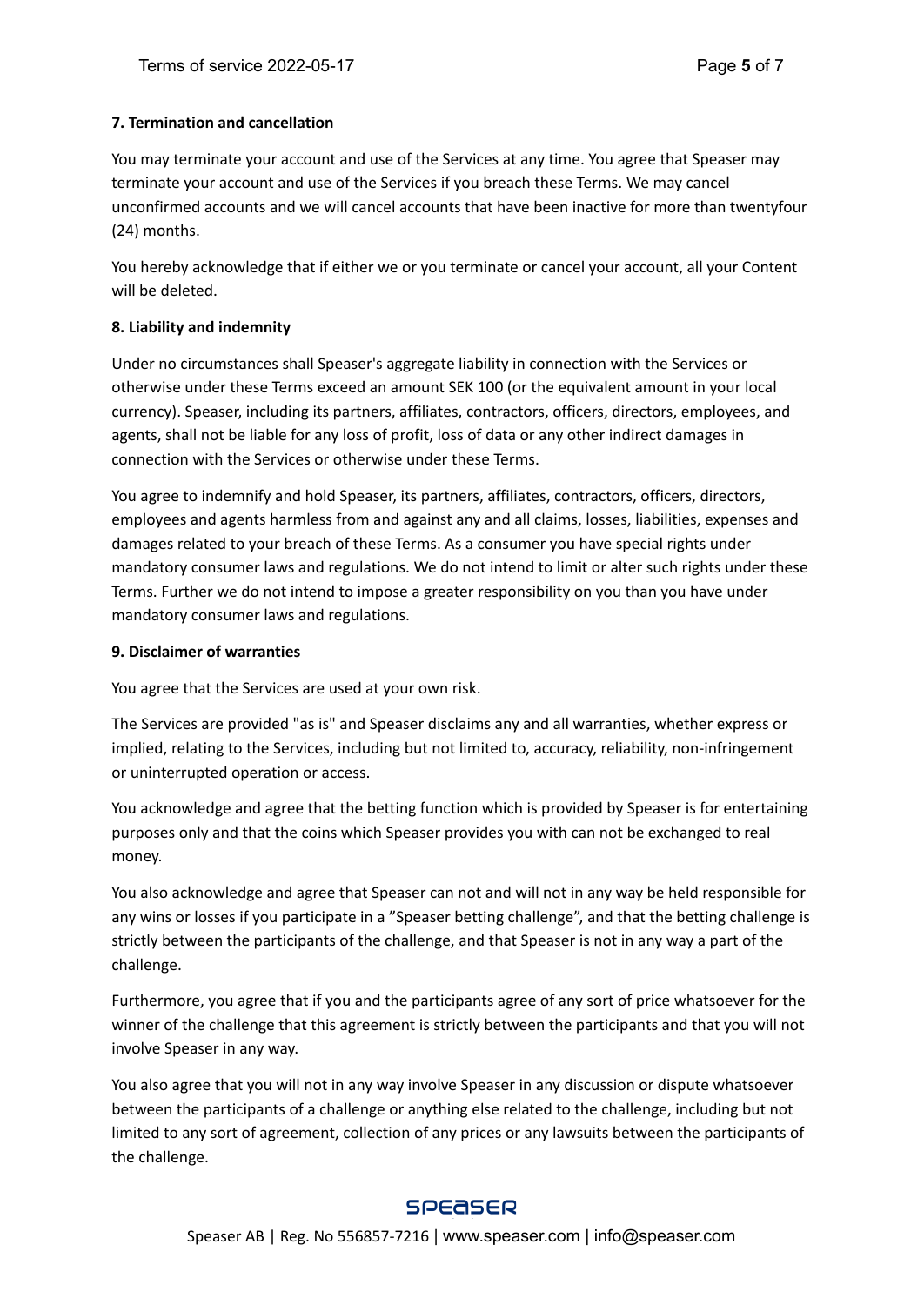You also acknowledge and agree that you are not entitled to any information or data from Speaser and that you will not request any information or data from Speaser regarding the Services and in particular from the betting challenge except as regard to your personal data in accordance with our Privacy Policy which is added to those Terms as appendix 1.

You also acknowledge and agree that Speaser from time to time may initiate and issue competitions / contests where the user/participants may be able to win prizes. Speaser will in these cases notify the winner by email and if possible send the price via email. If this is not possible, Speaser will advise the winner that the winner must revert to Speaser via email and advise his/her email address within 168 hours, in one week after Speaser has sent the email to the winner so that Speaser can send the price via regular mail. If the winner fails to revert with his/her email address within the stipulated time the winner shall not be able to claim the prize and consequently, Speaser shall not be obliged to give away and send the prize to the winner.

You also acknowledge and agree that taxes to be paid, if any, for the prize shall be paid by you.

You also acknowledge that you are fully responsible for your internet connection and/or mobile charges that you may incur for using our Services.

#### **10. Assignment**

Speaser is entitled to assign any of its rights and obligations under these Terms without restriction.

#### **11. Amendments**

Speaser may change the Services at any time, such as by adding or removing features or discontinuing the Services.

In addition, Speaser is entitled to modify these Terms at any time. We will notify you of any major modifications to the terms on our website, www.speaser.com, at least fourteen (14) days in advance, and you are advised to regularly review and check the website for information regarding any modifications of the terms. If you do not wish to accept such modified Terms you can terminate your account. Any continued use by you of the Services following the notification of modified Terms shall constitute acceptance by you of such Terms.

# **12. Third party services**

Speaser may include links to third-party services and/or third-party services may be made available to you via Speaser. These services are subject to respective third-party terms and conditions. We do not accept any responsibility or liability for their services, policies, their processing of your information or the content on the websites of these third-parties. You are advised to review third party terms carefully as they constitute an agreement between you and the third-party.

# **13. Intellectual property rights**

You agree that all copyright, trademarks and other intellectual property rights relating to the Services are owned and held by Speaser or its licensors and nothing in those Terms shall be interpreted as implying any transfer or license to you of any such rights.